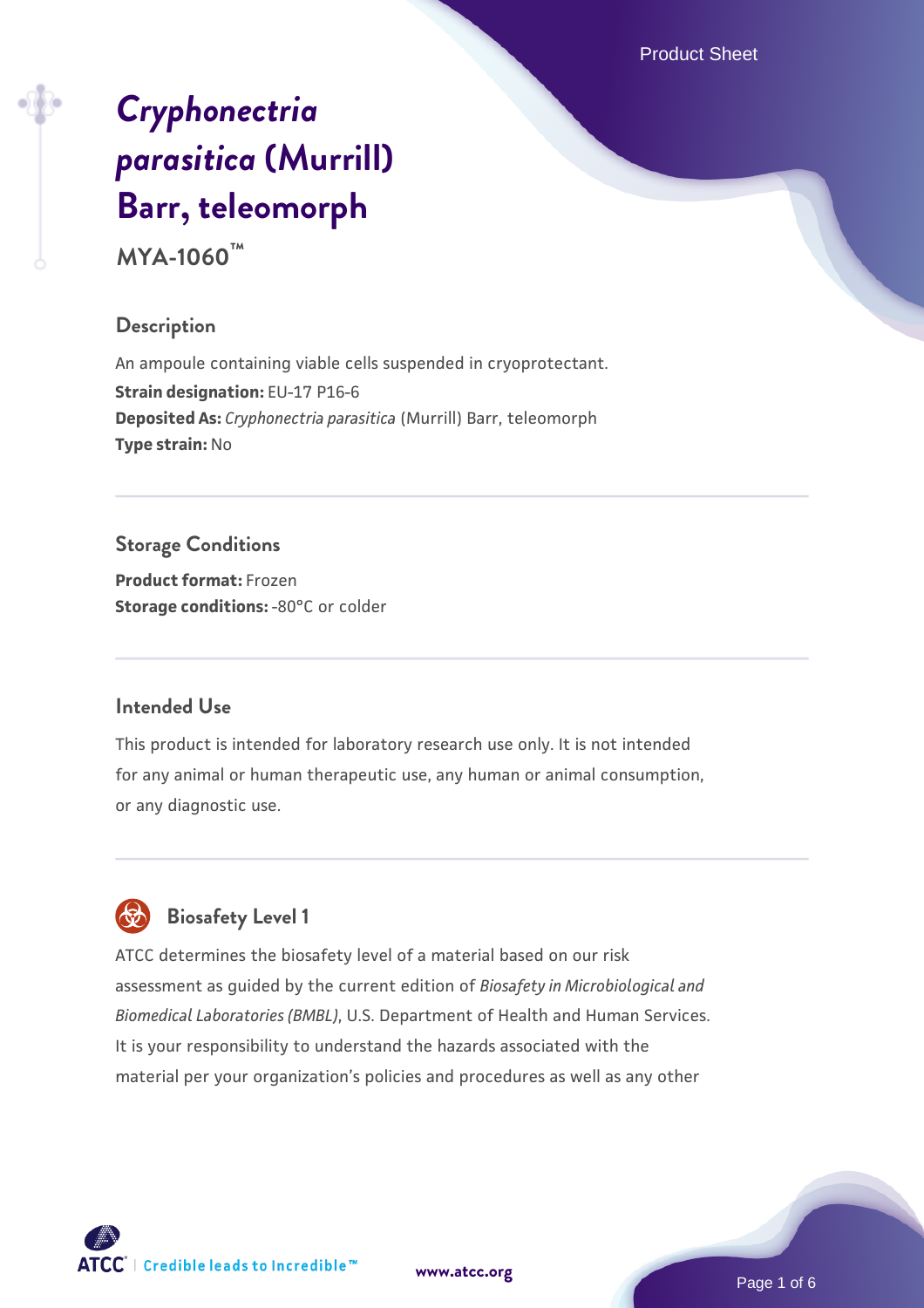applicable regulations as enforced by your local or national agencies.

ATCC highly recommends that appropriate personal protective equipment is always used when handling vials. For cultures that require storage in liquid nitrogen, it is important to note that some vials may leak when submersed in liquid nitrogen and will slowly fill with liquid nitrogen. Upon thawing, the conversion of the liquid nitrogen back to its gas phase may result in the vial exploding or blowing off its cap with dangerous force creating flying debris. Unless necessary, ATCC recommends that these cultures be stored in the vapor phase of liquid nitrogen rather than submersed in liquid nitrogen.

#### **Certificate of Analysis**

For batch-specific test results, refer to the applicable certificate of analysis that can be found at www.atcc.org.

## **Growth Conditions**

**Medium:**  [ATCC Medium 336: Potato dextrose agar \(PDA\)](https://www.atcc.org/-/media/product-assets/documents/microbial-media-formulations/3/3/6/atcc-medium-336.pdf?rev=d9160ad44d934cd8b65175461abbf3b9) **Temperature:** 24°C

#### **Handling Procedures**

**Frozen ampoules** packed in dry ice should either be thawed immediately or stored in liquid nitrogen. If liquid nitrogen storage facilities are not available, frozen ampoules may be stored at or below -70°C for approximately one week. **Do not under any circumstance store frozen ampoules at refrigerator**



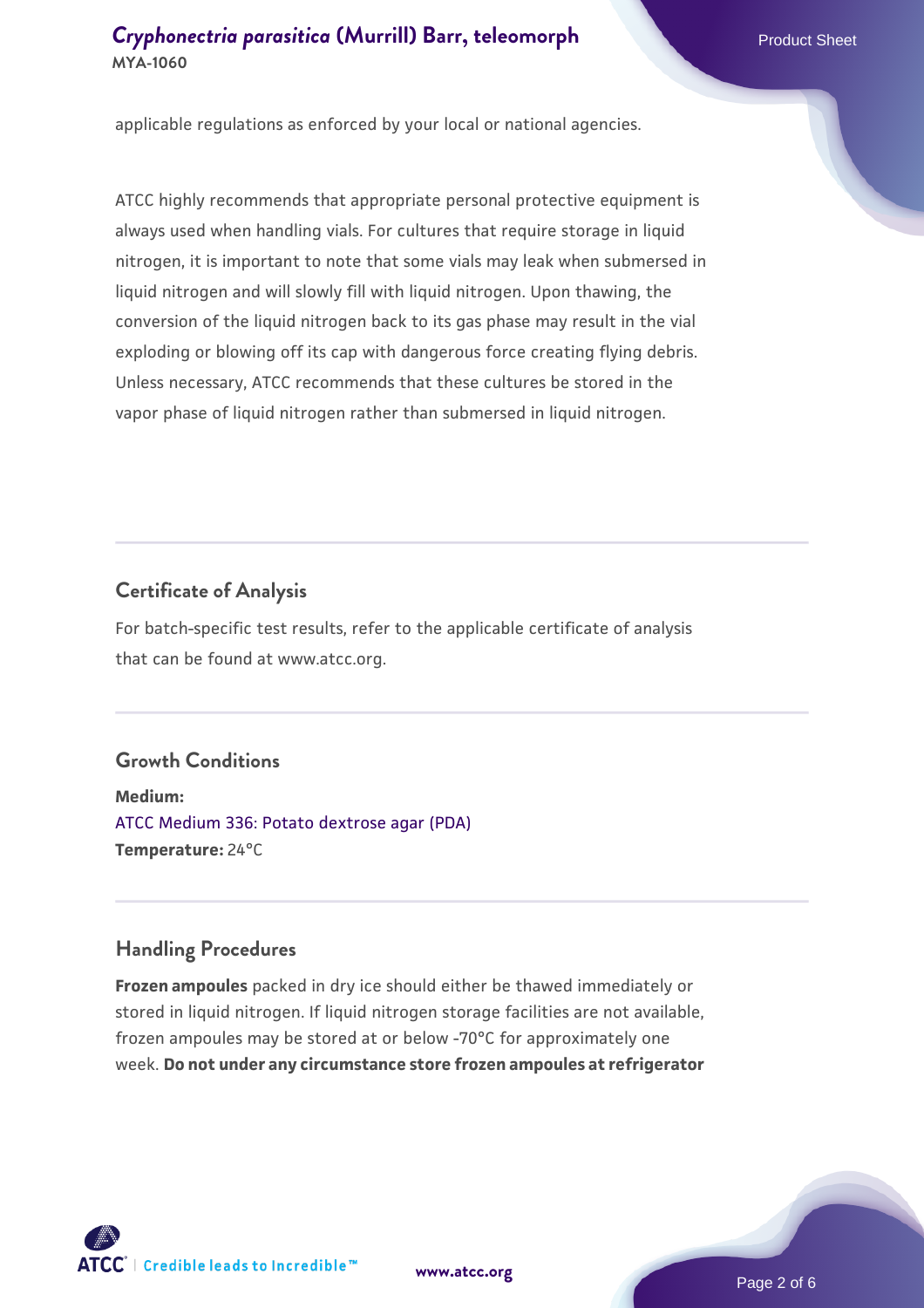**freezer temperatures (generally -20°C)**. Storage of frozen material at this temperature will result in the death of the culture.

- 1. To thaw a frozen ampoule, place in a **25°C to 30°C** water bath, until just thawed **(approximately 5 minutes)**. Immerse the ampoule just sufficient to cover the frozen material. Do not agitate the ampoule.
- 2. Immediately after thawing, wipe down ampoule with 70% ethanol and aseptically transfer at least 50 µL (or 2-3 agar cubes) of the content onto a plate or broth with medium recommended.
- 3. Incubate the inoculum/strain at the temperature and conditions recommended.
- 4. Inspect for growth of the inoculum/strain regularly for up to 4 weeks. The time necessary for significant growth will vary from strain to strain.

#### **Notes**

Additional information on this culture is available on the ATCC web site at [www.atcc.org.](http://www.atcc.org/)

## **Material Citation**

If use of this material results in a scientific publication, please cite the material in the following manner: *Cryphonectria parasitica* (Murrill) Barr, teleomorph (ATCC MYA-1060)

#### **References**

References and other information relating to this material are available at www.atcc.org.

#### **Warranty**

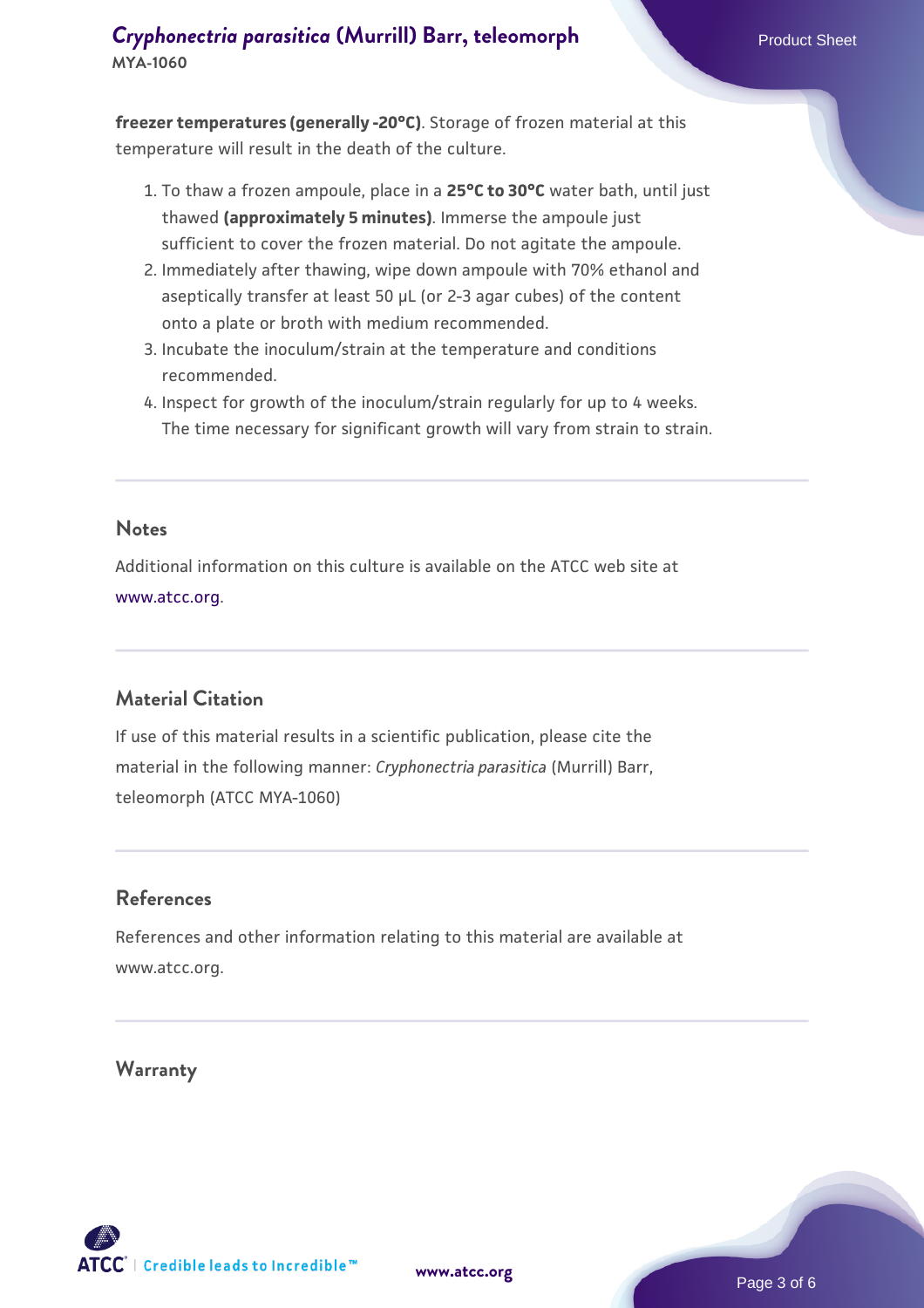The product is provided 'AS IS' and the viability of ATCC® products is warranted for 30 days from the date of shipment, provided that the customer has stored and handled the product according to the information included on the product information sheet, website, and Certificate of Analysis. For living cultures, ATCC lists the media formulation and reagents that have been found to be effective for the product. While other unspecified media and reagents may also produce satisfactory results, a change in the ATCC and/or depositor-recommended protocols may affect the recovery, growth, and/or function of the product. If an alternative medium formulation or reagent is used, the ATCC warranty for viability is no longer valid. Except as expressly set forth herein, no other warranties of any kind are provided, express or implied, including, but not limited to, any implied warranties of merchantability, fitness for a particular purpose, manufacture according to cGMP standards, typicality, safety, accuracy, and/or noninfringement.

#### **Disclaimers**

This product is intended for laboratory research use only. It is not intended for any animal or human therapeutic use, any human or animal consumption, or any diagnostic use. Any proposed commercial use is prohibited without a license from ATCC.

While ATCC uses reasonable efforts to include accurate and up-to-date information on this product sheet, ATCC makes no warranties or representations as to its accuracy. Citations from scientific literature and patents are provided for informational purposes only. ATCC does not warrant that such information has been confirmed to be accurate or complete and the customer bears the sole responsibility of confirming the accuracy and completeness of any such information.

This product is sent on the condition that the customer is responsible for and assumes all risk and responsibility in connection with the receipt, handling, storage, disposal, and use of the ATCC product including without limitation



**[www.atcc.org](http://www.atcc.org)**

Page 4 of 6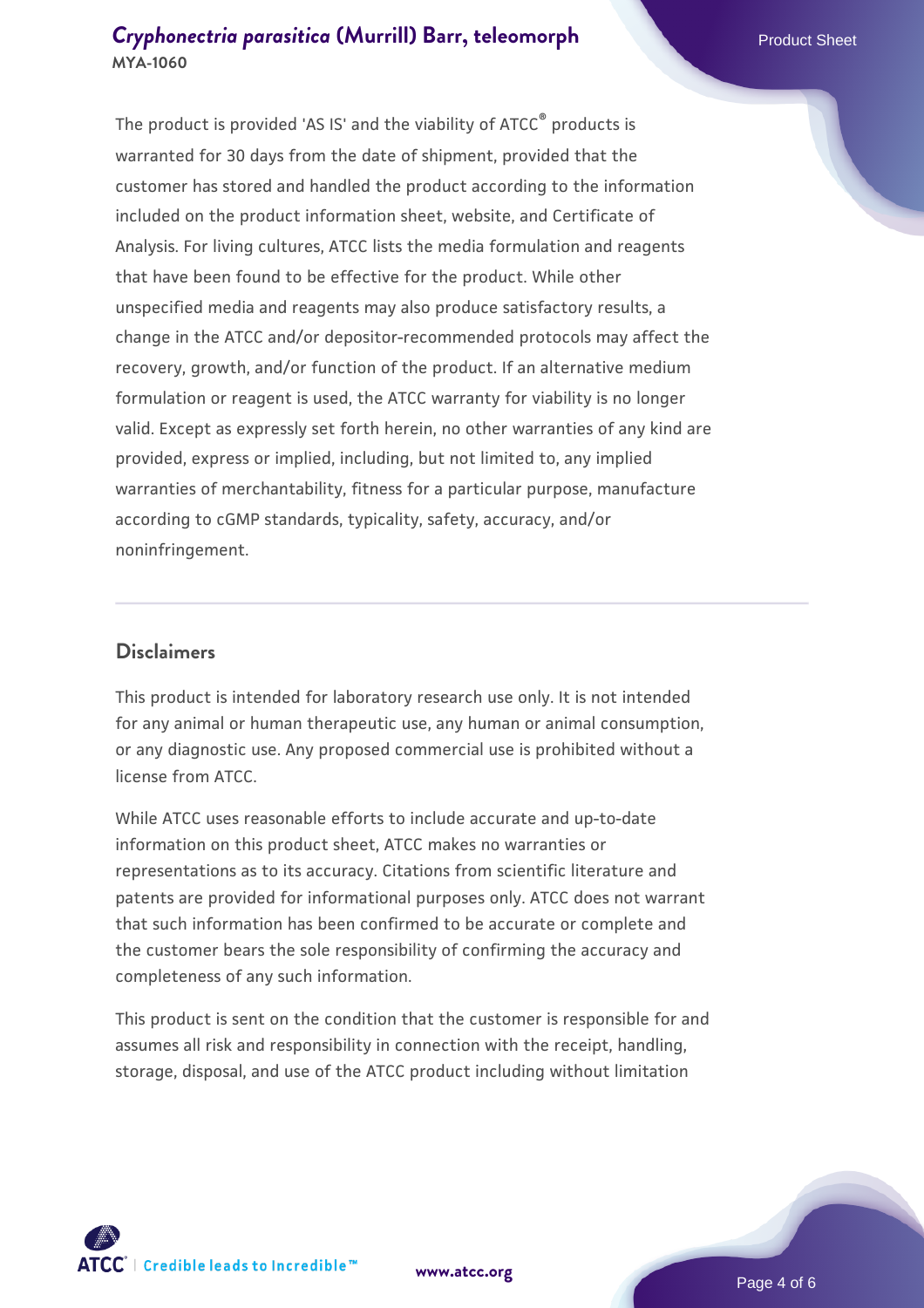taking all appropriate safety and handling precautions to minimize health or environmental risk. As a condition of receiving the material, the customer agrees that any activity undertaken with the ATCC product and any progeny or modifications will be conducted in compliance with all applicable laws, regulations, and guidelines. This product is provided 'AS IS' with no representations or warranties whatsoever except as expressly set forth herein and in no event shall ATCC, its parents, subsidiaries, directors, officers, agents, employees, assigns, successors, and affiliates be liable for indirect, special, incidental, or consequential damages of any kind in connection with or arising out of the customer's use of the product. While reasonable effort is made to ensure authenticity and reliability of materials on deposit, ATCC is not liable for damages arising from the misidentification or misrepresentation of such materials.

Please see the material transfer agreement (MTA) for further details regarding the use of this product. The MTA is available at www.atcc.org.

#### **Copyright and Trademark Information**

© ATCC 2021. All rights reserved.

ATCC is a registered trademark of the American Type Culture Collection.

#### **Revision**

This information on this document was last updated on 2021-05-20

#### **Contact Information**

ATCC 10801 University Boulevard Manassas, VA 20110-2209 USA